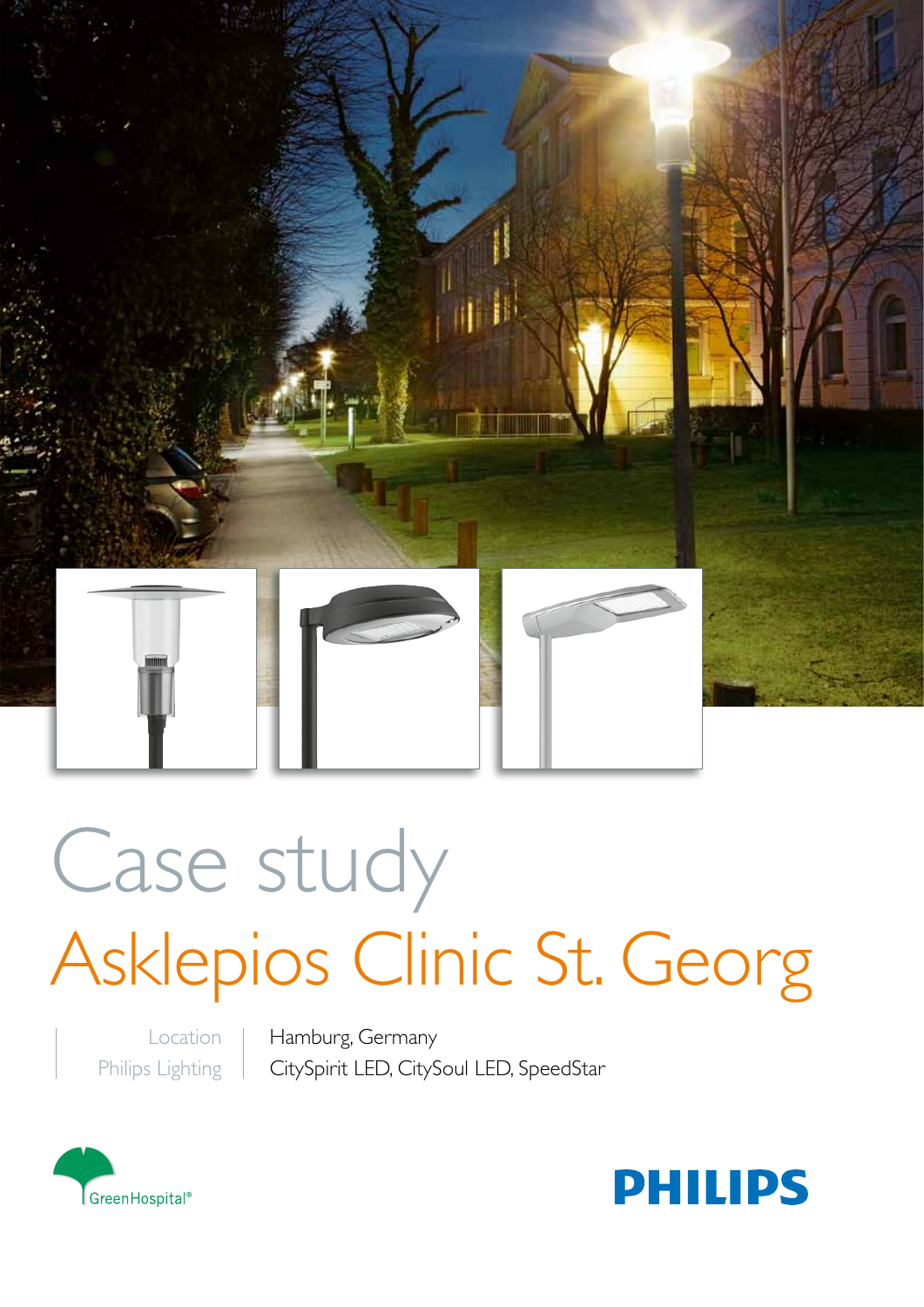

"As part of the Green Hospital program, we have succeeded, in cooperation with our official partner Philips, in bringing about a significant ecological and economic improvement. Thanks to the extremely efficient LED solutions provided by Philips, we were nominated as an environment partner for the city of Hamburg."

Volker Müller, Head of Facility Management, Asklepios Clinic St. Georg

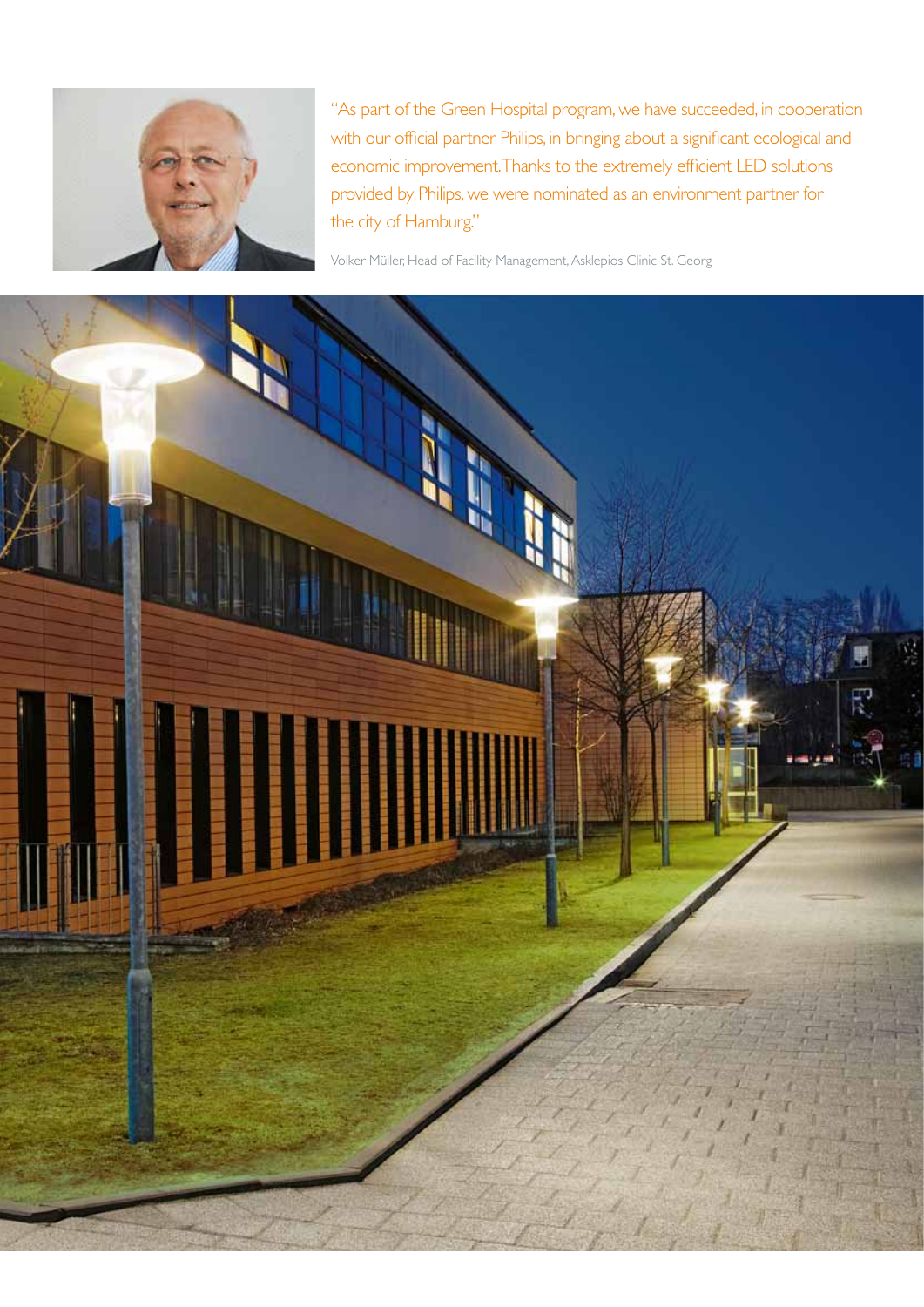# Energy-saving outdoor lighting creates a pleasant and safe environment



# Project info

#### Customer

Asklepios Clinic St. Georg Location Hamburg, Germany Head of Facility Management, Asklepios Clinic St. Georg Volker Müller Philips products CitySpirit LED, CitySoul LED, SpeedStar Philips consultancy and planning Günter Hohensee, Rene Richter Philips consultants Paul Küchenmeister, Moritz von Appen

#### **Results**

- Safe, consistent lighting with high light levels and good color rendering
- Extreme energy savings of 55% on average
- Long life-span with low maintenance

# Background

The Asklepios Clinic in St. Georg is a highly specialized hospital with a nationwide reputation for providing high-quality medical services. Around 25,000 inpatients and 50,000 outpatients are treated here each year.

# The challenge

As part of the comprehensive refurbishment of the entire property, 140,000 m<sup>2</sup>, the clinic also wanted to replace the outdated mercury-vapor lamps with modern energy-efficient LED solutions. The real challenge here was to implement a highly-specific adaptation to meet the building characteristics while utilizing light fittings and lamp posts in their current locations, in what turned out to be a very complex installation.

## The solution

The modern LED lighting solution Philips supplied required the conversion of 175 lighting points. In the reception areas, which include the visitor entrance on Lohmühlenstrasse and the central emergency department on Philipsstrasse, 12 modular LED SpeedStar streetlamps were installed. These are extremely energy-efficient in their operation and provide a high level of lighting comfort. Lohmühlenstrasse, which is shaded by tall trees, benefited from this in particular, as a number of the parking spaces previously received insufficient illumination due to the shadows cast by the trees. Modular CitySpirit LEDs replaced the old lamps on

9 lamp posts along the pavement. This lighting provides decorative accents and consistent illumination, which explains why they were also selected for the grounds of the clinic and Kirschbaumallee, the hospital's central thoroughfare. The CitySoul LED, with its ellipsoidal form that blends discretely into the surroundings, creating an elegant light-point, was selected to provide safe illumination for the various building entrances. In total, 85 CitySpirit LEDs, 58 CitySoul LEDs and 12 SpeedStar lights were installed.

## **Benefits**

Since the renovation with LED lighting in 2011, the Asklepios Clinic St. Georg has saved a total of 52,800kWh per annum. This is approximately 55% of the former consumption of 95,900kWh per annum. The turnaround in the Kirschbaumallee has delivered an energy saving of 90%! These results are in line with the objectives of the Asklepios Green Hospital Program, which strives for the efficient and sustainable running of hospitals. The constant improvement of the quality of light is also a relevant factor. The significantly improved color rendering contributes to improved well-being. The feeling of safety for personnel and visitors has been increased with the raised levels of lighting. Using LED lighting reaps rewards in other ways too: in 2011 the Asklepios Clinic St. Georg received the 'Hamburg Environmental Partnership – Enterprising Resource Protection' certificate; in recognition of green efforts.